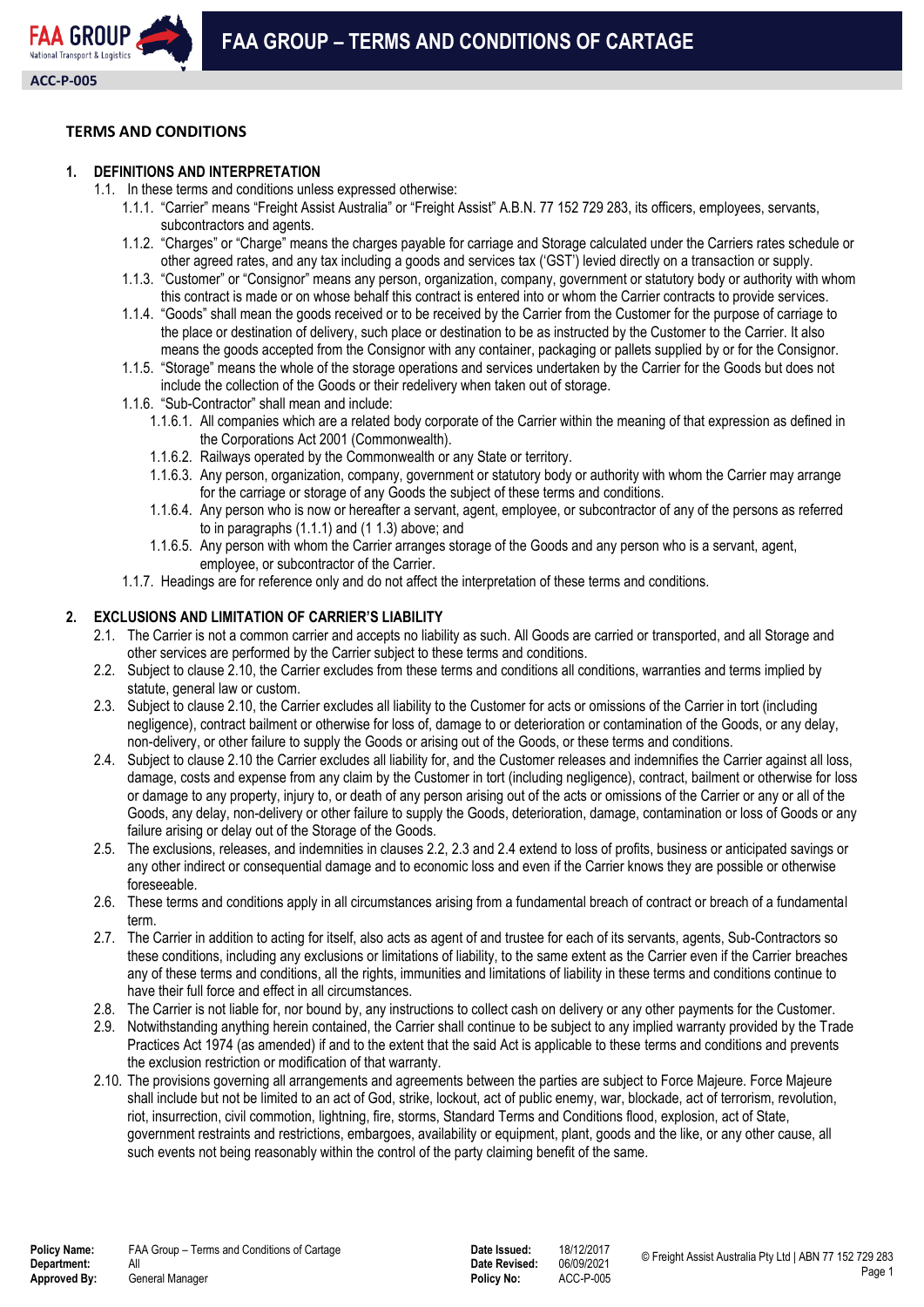

## **3. CLAIMS**

- 3.1. Subject to clause 3.2, the parties agree that the Carrier is not liable for damages or loss of the Goods or any part of the Goods.
- 3.2. The parties agree that the Customer must lodge any notice of claim for consideration and determination by the Carrier within seven (7) days of the date of delivery or for non-delivery within seven (7) days of the anticipated date of delivery or the removal or destruction of the Goods.
- 3.3. The failure to notify a claim within the time limits under clause 3.2 is evidence of satisfactory performance by the Carrier of its obligations.

## **4. QUOTATIONS AND CHARGES**

- 4.1. Any quotation given by the Carrier to the Customer is valid for the period of 30 (thirty) days from the date of the quotation.
- 4.2. Acceptance of a quotation is effective only upon signing and receipt by the Carrier of the signed quotation within the said time period.
- 4.3. Charges will commence on the date the signed quotation is received by the Carrier.
- 4.4. Quotations and the Carriers Standard Rate Schedule may be varied from time to time by the Carrier. The Carrier reserves its right to make such variance without notice to the Customer. The varied rates will apply from the date specified by the Carrier.
- 4.5. Charges are from the Carrier unless otherwise quoted. The Carrier's standard on forwarding Charges (deliveries to and from country areas as determined by the Carrier) apply for all deliveries and pickups not within the local area.
- 4.6. Unless otherwise specified in writing by the Carrier, the Customer must pay the Carrier the charges within 14 days of the date of the Carriers tax invoice.
- 4.7. The Carrier may, at its discretion, charge interest on any overdue amount at the maximum commercial overdraft interest rate for amounts not exceeding \$100,000.00 (one hundred thousand dollars) as charged by the Carrier's banking institution or exercise its lien pursuant to clause 21.
- 4.8. The Carrier's Standard Rate Schedule forms part of these terms and conditions and is available upon request.
- 4.9. Refund of charges by the Carrier is not applicable under any circumstances.
- 4.10. We encourage customers to request a quote for any jobs which are outside the usual scope quotes can be requested by emailing our sales team: [sales@faagroup.com.au.](mailto:sales@faagroup.com.au) Alternatively, we wish to advise if a quote is not requested, any applicable surcharges (such as CBD Surcharge or Residential Surcharge) will be applied to consignments at our discretion and payable by the customer.

## **5. CARRIAGE CHARGES**

- 5.1. The Customer must:
	- 5.1.1. Pay a surcharge in accordance with the Carrier's Standard Rate Schedule where Goods measure a length in excess of 3.6 metres (being 3 pallets x 1.2 metres).
	- 5.1.2. Pay the relevant amount set out in the Carrier's Standard Rate Schedule where the Customer requests freight services that have not been quoted by the Carrier.
	- 5.1.3. Pay additional Charges which are to be agreed by the parties whether verbally or in writing where the delivery requires a specialised vehicle to complete the tasks as a tailgate.
	- 5.1.4. Pay a demurrage Charge payable in accordance with the Carrier's Standard Rate Schedule where a vehicle is unduly delayed due to waiting time to complete the task.
	- 5.1.5. Pay an additional Charge for express freight being guaranteed delivery by close of business on the allocated transit day.
	- 5.1.6. Pay an additional Charge for priority freight being guaranteed AM delivery on the allocated transit day.
	- 5.1.7. Pay additional Charges for dangerous goods, tailgate and hand unloads, futile delivery, couriers, demurrage, freight lengths  $(> 3.6m)$ .
	- 5.1.8. Pay a fee surcharge in accordance with the Carrier's Standard Rate Schedule where the Goods are required to be loaded and/or unloaded by hand due to the unavailability of a forklift or for any other reason.
	- 5.1.9. Pay additional Charges where delivery is refused at the point of delivery due to incorrect details of delivery being provided by the Customer to the Carrier and re-delivery or rehandling of the Goods is required such Charges as agreed by the parties and set out in the Quotation as standard detention Charges or in the absence of agreement in accordance with clause 5.1.14.
	- 5.1.10.Pay additional Charges for additional drop-offs.
	- 5.1.11.Pay for the costs of hiring recovery and replacement for all pallets listed by the Carrier for transportation of the Goods unless exchange pallets are available at the time of delivery.
	- 5.1.12.Pay the transfer of hire charges or pay the current price for pallets where an exchange of equivalent pallets is not affected when transferring the goods.
	- 5.1.13.Pay rates for services to be agreed in writing over and above the Carrier's Standard Rate Schedule where transportation of Goods is requested outside business hours, on weekends or on public holidays together with a surcharge in accordance with the Carrier's Standard Rate Schedule for such services.
	- 5.1.14.Pay a detention Charge to be calculated at the standard hourly rate provided for in accordance with standard Carrier's Standard Rate Schedule where the Carrier is delayed whilst at the point of pick up or delivery.
	- 5.1.15.Pay an account transfer fee surcharge in accordance with the Carrier's Standard Rate Schedule for the transfer of each account between existing accounts of the Customer.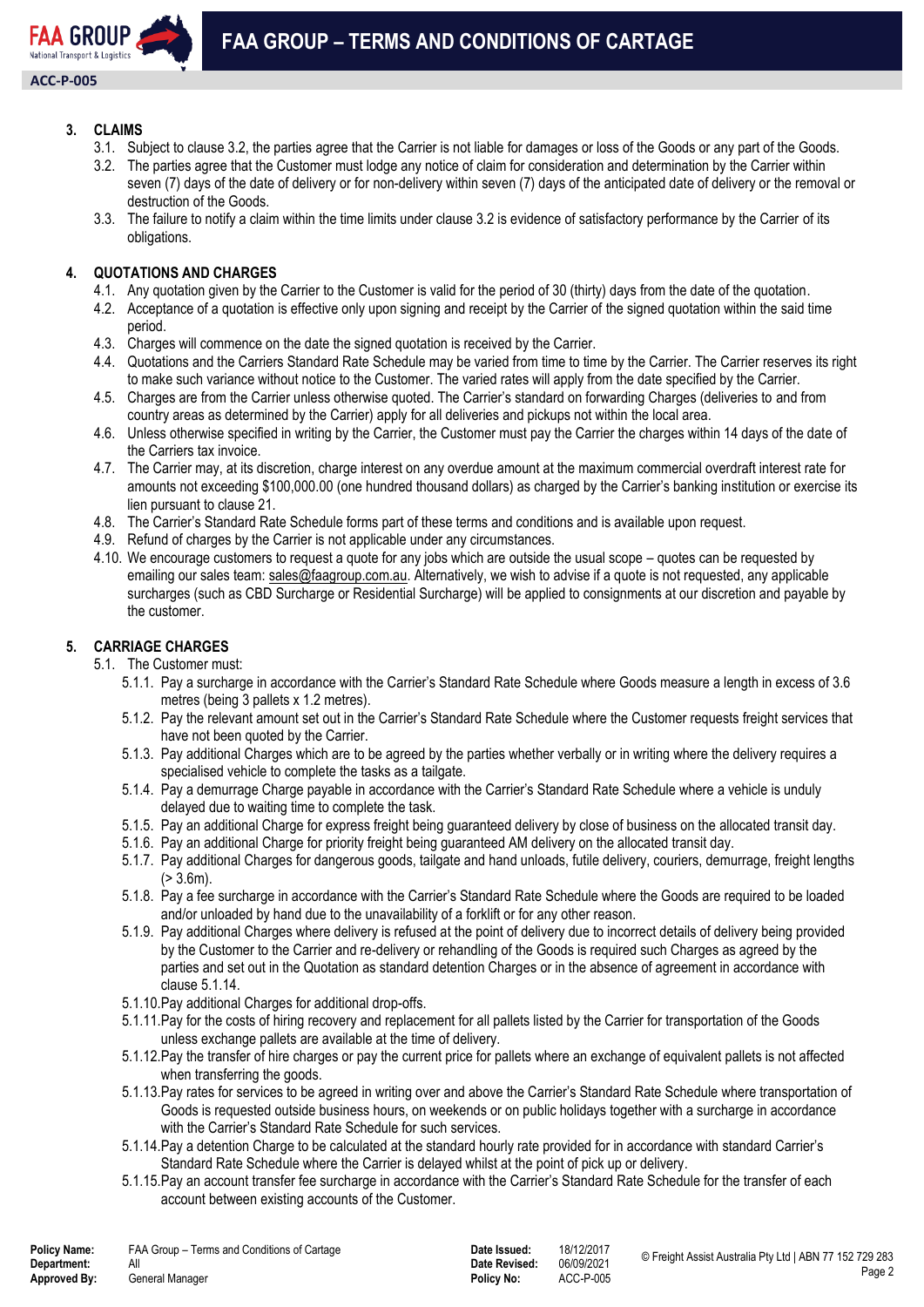

- 5.1.16.Pay a re-consignment fee where the Customer requests the Carrier to transfer the delivery and/or pick up of the Goods to another transport company such fee to be surcharge in accordance with the Carrier's Standard Rates Schedule for each and every pickup and/or delivery of the goods.
- 5.1.17.Pay a fuel levy over and above the quote in the event of fuel costs increases. Such levy to be either a variable levy adjusted monthly or a fixed levy. Fuel levy may be applied without notice in accordance with the Carrier's fuel costing models and methods.
- 5.1.18.Pay a dangerous Goods surcharge for all consignments containing dangerous Goods in accordance with the schedule of rates.
- 5.1.19.Reimburse the Carrier for any expense loss or costs associated with the Goods for carriage or Storage that will likely attract any vermin or pests.
- 5.2. Proof of Delivery documentation will be provided to the Customer at no charge if the request for such documentation is made in writing within 3 (three) calendar months from the date of the particular delivery or pick up. Requests for production of documentation of delivery and pick up services that are beyond the said 3 (three) month period will incur a fee surcharge.
- 5.3. Reciprocal rates only apply as indicated on service quotation.

## **6. STORAGE CHARGES**

- 6.1. The Customer must pay the Carrier any outstanding Charges or expenses not recovered out of the proceeds of sale of the Goods under clause 21.
- 6.2. The Customer is liable for any labour and/or machinery costs to load or unload the Goods.
- 6.3. The Customer is liable for any expenses or Charges incurred by the Carrier to comply with any law or regulation, or any order or requirements made under them or with the requirement of any market, harbour, dock, railway, shipping, customs, excise or warehouse authority or other person.
- 6.4. In the event that any of the Goods are under customs control the Customer must pay all associated costs (customs duty, excise duty, fines or penalties) which the Carrier becomes liable to pay or pays.
- 6.5. The Customer must pay any costs associated with the destruction, disposal or opening and inspecting of stored Goods to the Carrier.
- 6.6. The Customer must reimburse the Carrier for any expense, loss or costs associated to the Carrier's property or person caused by the Goods.
- 6.7. Charges apply upon receipt of the Goods to the Carrier, whether damaged or not.
- 6.8. Charge for Storage period is from Saturday to following Friday. Minimum charge for Storage is 1 (one) week.

## **7. PRICING METHODOLOGY**

- 7.1. The Carrier at all times maintains the right to apply freight Charges in accordance with standard freight units as outlined below:
	- 7.1.1. Standard Full Pallet or Space = 1.2(L) X 1.2(W) x 2.4(H) /1000kg Module size
	- 7.1.2. Standard Half Pallet =  $1.2(L)$  x 1.2(W) x 1.2(H)/500kg Module size
	- 7.1.3. Less than a standard pallet = Is charged at a minimum charge
	- 7.1.4. Oversized Freight (Greater than pallet size) = Will be charged on the number of standard pallet spaces or Kilogram Rate used
- 7.2. The Carrier's standard pricing methodology is based on a per standard pallet rate structure. (Unless, quoted in writing otherwise).
- 7.3. All freight is checked and weighed on receipt with accredited weighing scales and if cents per kilo rates apply will be cubed by Length x Width x Height. A cubic rate conversion (as per written quote) is then applied to identify the space equivalent. The Carrier will charge at the greater kilogram amount (Cubic Conversion or Deadweight – whichever is the greater).

## **8. CREDIT ACCOUNT**

- 8.1. A Commercial Credit Account will be activated once a signed credit application and service quotation is received and approved by the Carrier.
- 8.2. It is agreed by the parties that the Commercial Credit Account forms part of these terms and conditions.
- 8.3. A Commercial Credit Account will be closed if it has minimal activity, as determined by the Carrier, or has not been utilized within a 6 (six) month period.
- 8.4. A closed Commercial Credit Account may only be reactivated when a signed credit application and signed service quotation is received by the Carrier.

8.5.

# **9. PARTIAL PAYMENT OF ACCOUNT**

9.1. Unless prior consent is granted in writing by the Carrier to the Customer or the Customer is awaiting receipt of proof of delivery or any other supporting documentation of delivery and or pick up, then if the Customer makes no or partial payment to the Carrier on its account, the Customer accepts that the Carrier may place an automatic stop service on the Customer's account. The Customer agrees and acknowledges that the Carrier is not liable for any resulting loss or damage caused to the Customer and or its Goods as a consequence of the stop service.

**Date Revised:**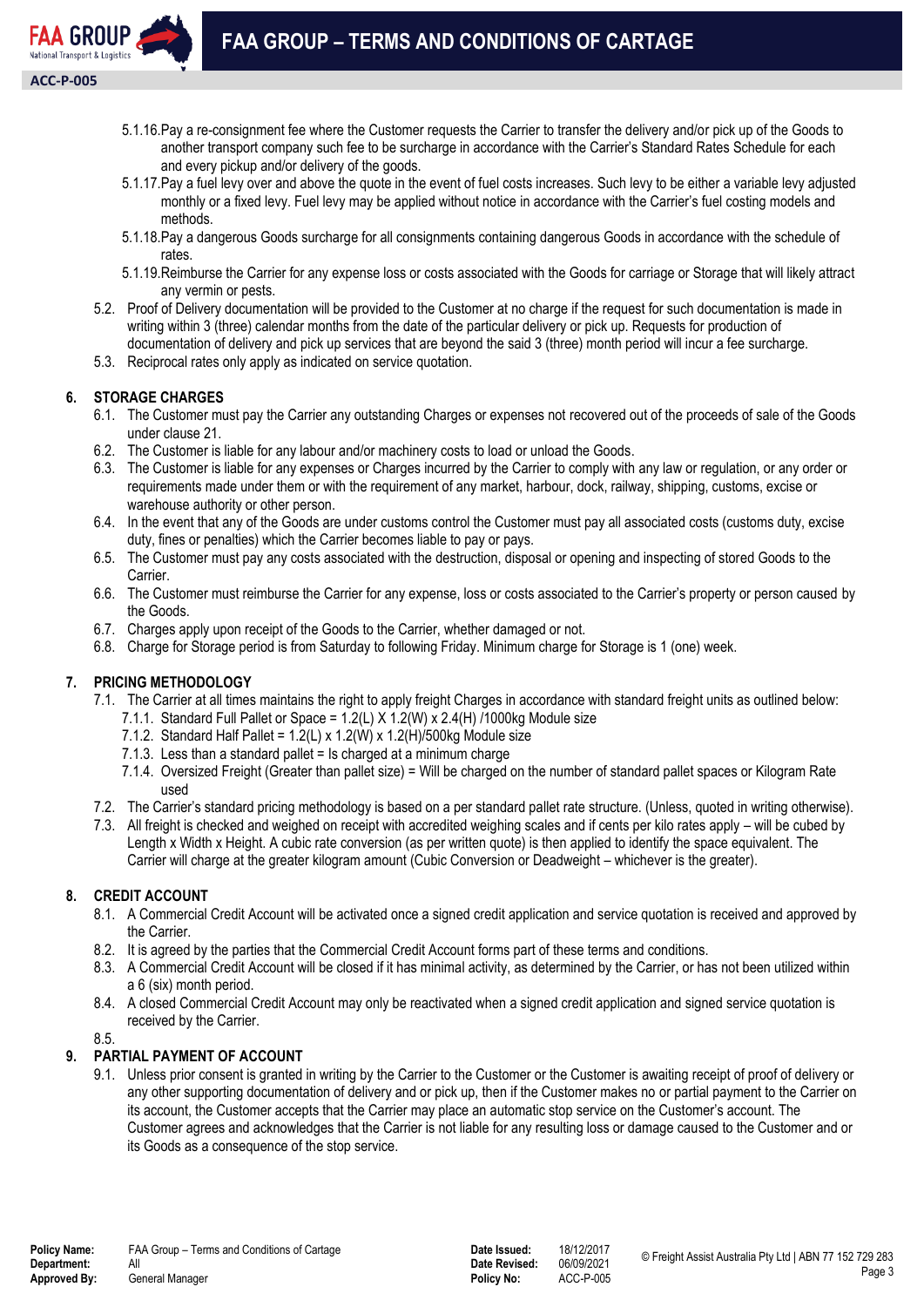

### **10. REQUESTS FOR CREDIT**

10.1. Requests for credit by the Customer on each or any tax invoice will only be considered and determined by the Carrier if the said request is made in writing within 30 (thirty) days of the tax invoice date.

## **11. RIGHT TO REFUSE CARRIAGE OR STORAGE OF GOODS**

11.1. The Carrier reserves the right to refuse at its discretion the carriage or transport and or Storage of Goods.

#### **12. SUB-CONTRACTING**

- 12.1. The Customer hereby authorises the Carrier (if the Carrier in its discretion thinks fit to do so) to arrange with a Sub-Contractor for the carriage and or Storage of any Goods. Any such arrangement shall be deemed to be ratified by the Customer upon delivery of the said Goods to such Sub-Contractor who shall thereupon be entitled to the full benefit of these terms and conditions to the same extent as benefiting the Carrier as if such provisions were expressly for their benefit. In so far as it may be necessary to ensure that such Sub-Contractor shall be so entitled, the Carrier shall be deemed to enter into this contract for its own benefit and also as agent for the Sub-Contractor.
- 12.2. The Customer undertakes that that no claim or allegation shall be made against any person wheresoever by whom the carriage or Storage or part of the carriage or Storage is performed or undertaken and if such claim or allegation is nonetheless made then the Customer agrees to indemnify and to keep the Carrier indemnified against all consequences thereof.

### **13. METHOD OF CARRIAGE**

- 13.1. If the Customer expressly or impliedly instructs the Carrier to use or it is expressly or impliedly agreed that the Carrier will use a particular method of handling or storing the Goods or a particular method of carriage whether by road, rail, sea or air the Carrier will give priority to that method but if that method cannot conveniently be adopted by the Carrier for any reason whatsoever, the Customer hereby authorises the Carrier to handle or store or to carry or have the Goods carried by any other method or methods the Carrier in its discretion thinks fit.
- 13.2. The Customer hereby authorises any deviation from the usual route or manner of carriage and or Storage of Goods which may in the absolute discretion of the Carrier be deemed reasonable or necessary in the circumstances.

#### **14. DELIVERY**

- 14.1. The Carrier is authorised to deliver the Goods at the address given to the Carrier by the Customer for that purpose and it is expressly agreed that the Carrier shall be taken to have delivered the Goods in accordance with the contract as between the Carrier and Customer if at that address the Carrier obtains from any person a receipt or a signed docket for delivery of the Goods.
- 14.2. If the address given to the Carrier for the purposes of delivery is unattended at the time of delivery, or if delivery cannot be effected by the Carrier (other than by reason of the negligence of the Carrier) the Carrier may deposit the Goods at that address (which shall be deemed to be delivery under the Contract) or store the Goods at a place where the Carrier deems necessary or appropriate to store those Goods and if the Goods are stored the Customer shall pay the Carrier for all costs and expenses incurred of an incidental to that Storage and redelivery.
- 14.3. It is agreed that the person delivering any Goods to the Carrier for carriage or transportation and or Storage is authorised to sign the documentation evidencing this agreement for or on behalf of the Customer.

#### **15. STORAGE BASIS**

- 15.1. The Carrier reserves the right to refuse at its discretion the Storage of Goods, subject to clause 11.
- 15.2. The Goods are Stored entirely at the risk of the Customer, and the Carrier accepts no liability for the Goods whatsoever.
- 15.3. The Carrier relies on the Customer to supply details of description, pallet/space, weight, items, quantity, value and measurement and condition of the Goods as supplied by the Customer however the Carrier cannot verify and does not admit their accuracy.
- 15.4. If the Customer requests a preferred method of Storage, one that is not offered by the Carrier within standard practice, the Carrier will make every reasonable attempt to adopt the preferred method however if it is not achievable the Carrier may use any method of Storage.

#### **16. PALLET SERVICES**

- 16.1. It is agreed by the parties that the Carrier's Pallet Policy Procedure forms part of these terms and conditions and is annexed hereto.
- 16.2. In the event that the Customer instructs the Carrier to transfer those pallet accounts of the Carrier as held on behalf of the Customer to the Carrier's own pallet account then such instruction is accepted only upon the Customer agreeing to indemnify the Carrier against all and any loss or non-recovery of any of the pallets as consigned by the Carrier, howsoever arising, such acceptance to be deemed granted by the Customer in its entirety upon the Customer giving such instructions and the Carrier effecting such transfer.
- 16.3. "Freight Assist Australia" hereby acknowledges that however pallets are a requirement for the handling and transport of goods, the cost of pallets is the oneness of the customer.
- 16.4. "Freight Assist Australia" is not liable for losses, or any costs associated with un-recoverable pallets. It is the responsibility of the customers to ensure their customers have active pallet accounts or pallets for exchange.

| olicy Name:  | FAA Group - T |
|--------------|---------------|
| )epartment:  | Αll           |
| Approved By: | General Manag |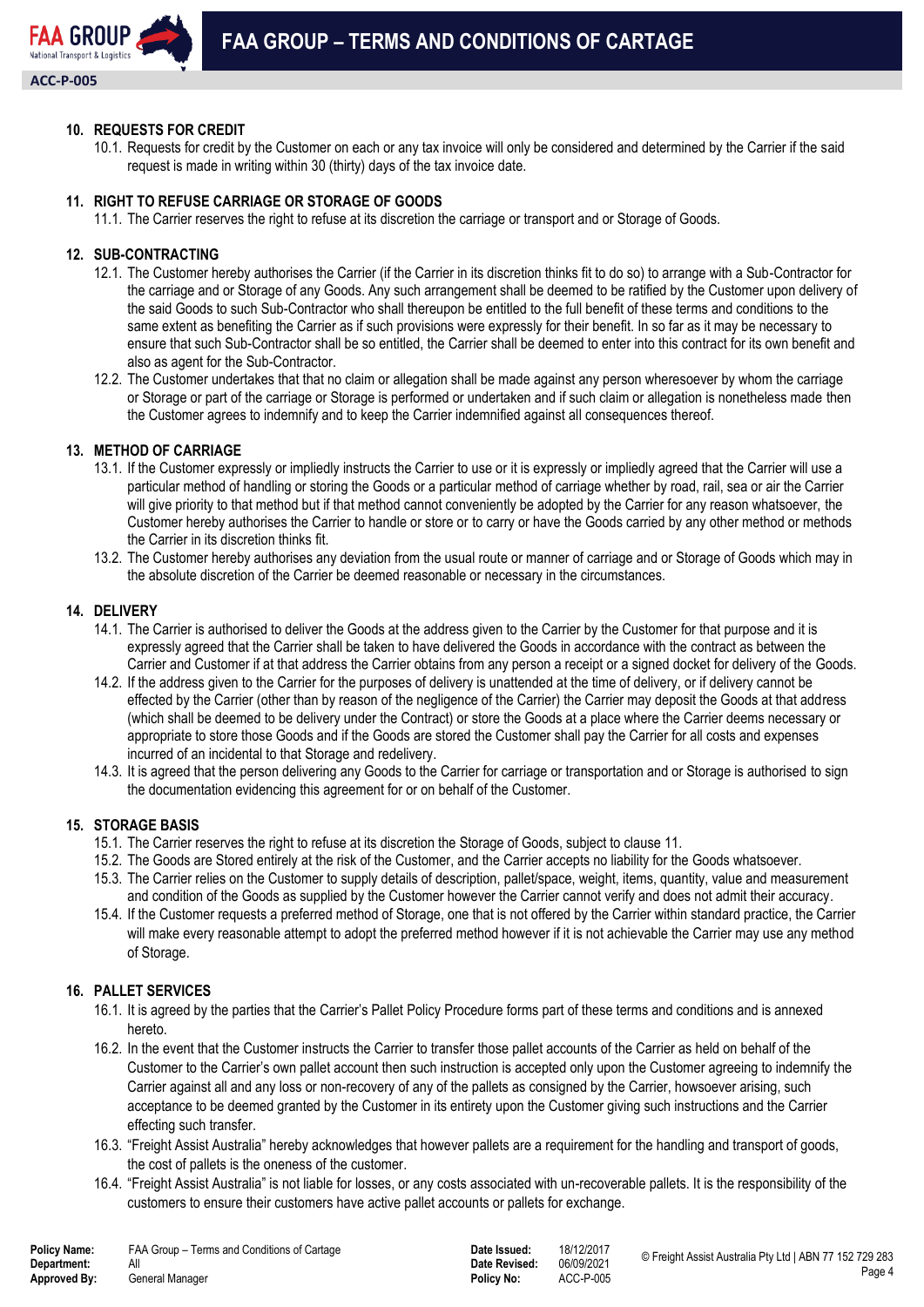

- 16.5. Therefore, we wish to advise that all pallet transactions are required to be transferred directly from customer to customer unless otherwise agreed upon in writing.
- 16.6. Where a specific arrangement is agreed upon, pallets are transferable on a delayed transfer basis ONLY as per the following delayed transfer requirements.
	- 16.6.1. Non-DC Booking deliveries are strictly 14 days from the date of pickup.
	- 16.6.2. DC deliveries are strictly 35 days from the actual booking date.
- 16.7. Consignors agree that Pallet Services are provided subject to terms and of carriage as detailed in the Freight Assist Australia standard terms and conditions of Carriage and Storage.
- 16.8. Unrecoverable pallets
	- 16.8.1.In the event that pallets are not available or transferable on delivery, pallets transferred onto Freight Assist's account will be rejected.
	- 16.8.2.All Pallet Documentation must be supplied on pickup and list the correct post transfer day's period as indicated above, transfer dockets not displaying the correct transfer delay dates will be adjusted accordingly. Pallet Account Details: supplied only on approval.

# **17. CUSTOMER WARRANTIES AND INDEMNITIES**

17.1. The Customer warrants to the Carrier that:

- 17.1.1.It has in place whether prior to or at the time of entering into these terms and conditions adequate insurance coverage over the Goods for the carriage and/or Storage of the Goods and acknowledges and agrees that the Carrier does not take responsibility for such insurance, a certificate of currency must be provided to Freight Assist Australia Pty Ltd prior to accepting goods for storage.
- 17.1.2.It has fully and adequately described the Goods, their nature, weight and measurements and complied with all applicable laws and regulations (inclusive of the Australian Code for Transport of Dangerous Goods by Road and Rail and Civil Aviation Regulations and the International Maritime Dangerous Goods Code) about the notification, classification, description, labelling, transport and packaging of the Goods and that, given their nature, the Goods are packed in a proper way to withstand the ordinary risks of transport;
- 17.1.3.It is either the owner or the authorised agent of the owner of the Goods and has full power and authority to deal with the Goods.
- 17.1.4.It is authorised to accept these terms and conditions for itself and the receiver as well as any other person for whom the Customer is acting or any other person having an interest in the Goods.
- 17.1.5.Neither it nor any other person will make an allegation or claim against the Carrier or any other person about the transport and the Storage of the Goods, AND the Customer indemnifies the Carrier from any loss, damage, expense, penalty, fine or liability arising from a breach of these warranties, the Customer's obligations or these terms and conditions; and
- 17.1.6.The person requesting the Goods to be stored is authorised to do so for and on behalf of the Customer.

## **18. DANGEROUS GOODS ARTICLES**

- 18.1. Before or at the time of entering into these terms and conditions the Customer shall fully disclose to the Carrier in writing the precise details of the class of dangerous or hazardous Goods and supply a copy of the appropriate Emergency Procedure Guide and label such Goods accordingly whereupon the Carrier at its absolute discretion may accept or decline to proceed with the transaction.
- 18.2. In the event of discovery by the Carrier of hazardous or dangerous Goods not being disclosed or Goods likely to attract any vermin and or pest, the Carrier may take any reasonable action including remove, destroy or otherwise dispose of or treat the same at the expense of the Customer and the Customer hereby agrees that all costs incurred by the said non-disclosure are fully recoverable from the Customer. The Carrier may also hold the discovered dangerous Goods at a nominated depot, at the expense of the Customer, for the Customer to then arrange its own transportation.
- 18.3. The Customer will advise the Carrier prior to Storage of any Goods of those Goods which are self-combustible. In the event that the Customer fails or neglects to notify the Carrier then the Customer will be liable for all and any loss or losses attributable to that non-disclosure to the Carrier.

# **19. CUSTOMER OBLIGATIONS**

## 19.1. The Customer must;

- 19.1.1.Not tender for Storage any explosive or volatile Goods.
- 19.1.2.Not tender for Storage any Goods which are or may become dangerous, inflammable, or offensive.
- 19.1.3.Notify the Carrier immediately of any change in its address or contact details.
- 19.1.4.Give at least 60 (Sixty) days written notification to the Carrier of its intention to withdraw the Goods from Storage and finalize their debt in full for both Storage and transport (if applicable) prior to the release of all stock from Storage.

| <b>Policy Name:</b> | FAA Group – Terms and Conditions of Cartage | Date Issued:      | 18/12/2017 |
|---------------------|---------------------------------------------|-------------------|------------|
| Department:         | All                                         | Date Revised:     | 06/09/2021 |
| Approved By:        | General Manager                             | <b>Policy No:</b> | ACC-P-005  |

**Policy Name:** FAA Group – Terms and Conditions of Cartage **Date Issued:** 18/12/2017 © Freight Assist Australia Pty Ltd | ABN 77 152 729 283 Page 5